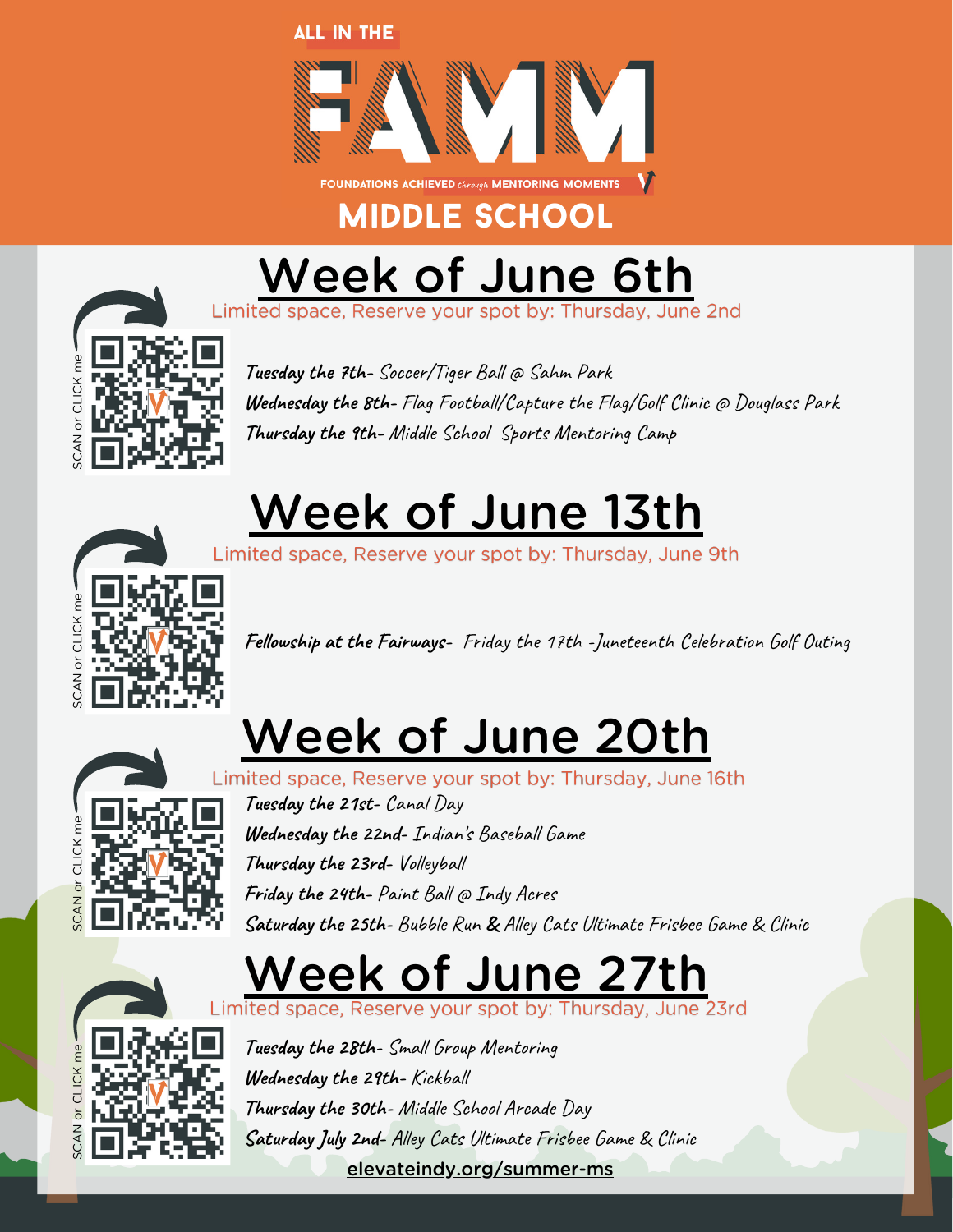

### Week of July 4th



**Monday the 4th-** Elevate staff will be off to observe Independence Day **No official Elevate programming**- Reach out to your Teacher-Mentor



Limited space, Reserve your spot by: Thursday, June 30th



**Friday the 15th-** Middle School Great Times Trip



imited space, Reserve your spot by: Thursday, July 16th



**Friday the 22nd-** End of Summer Celebration

#### Week of July 25th



No official Elevate programming, Teacher-Mentors are preparing for the 2022-2023 School Year

[elevateindy.org/summer-ms](http://elevateindy.org/summer-ms)